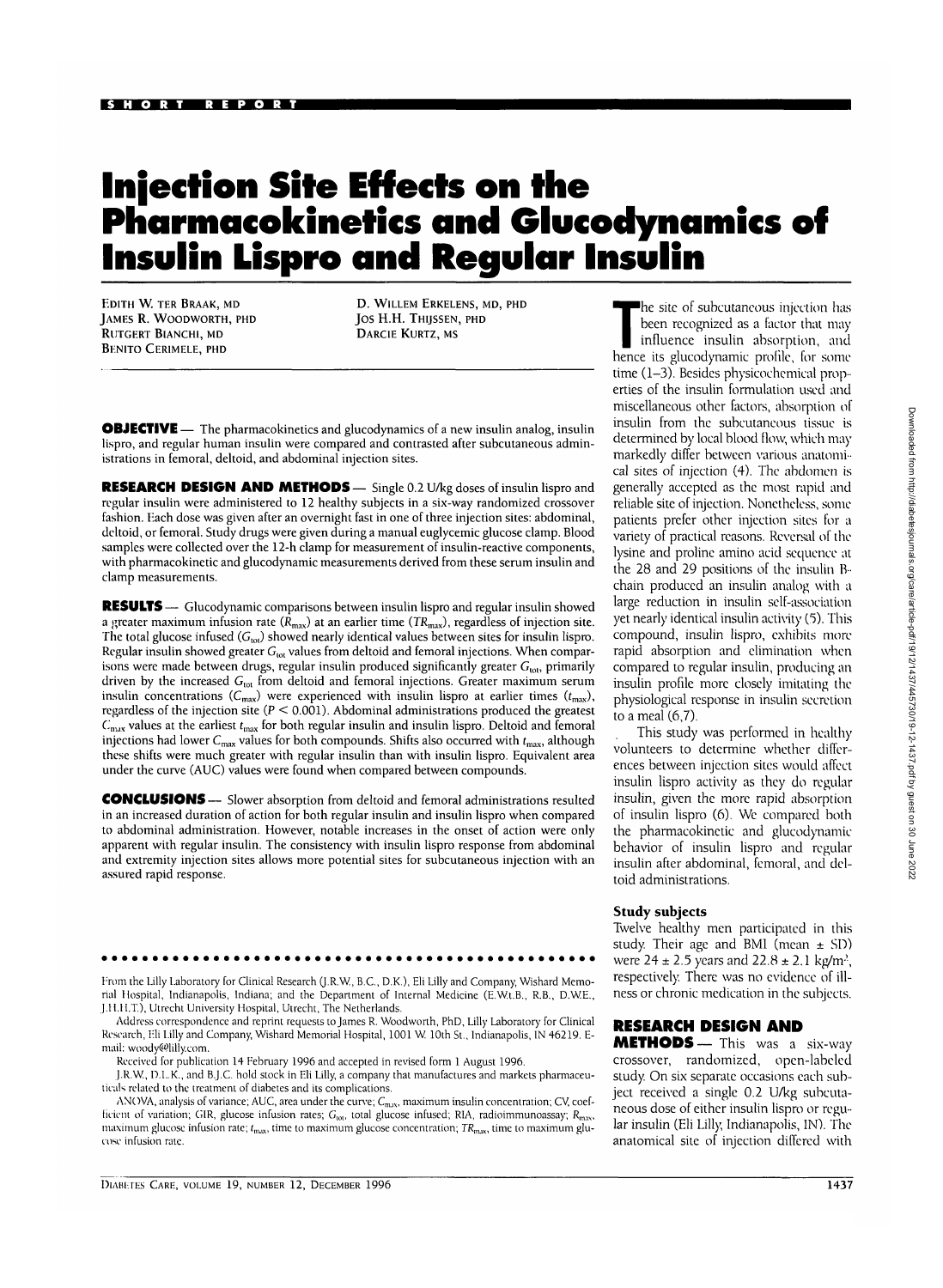

**Figure 1**—*Mean GIR versus time oj all treatments* (n = *12): Regular insulin (0.2 U/kg; A, insulin lispro (0.2 U/kg;* B). *Appropriate injection sites are defined in the legend.*

each of the three injections given of the same drug. Tested injection sites included abdominal ( $\sim$ 10 cm lateral to the umbilicus), femoral ( $\sim$ 20 cm below the anterior superior iliac spine), and deltoid ( $\sim$ 10 cm above the elbow on the lateral side of the arm) sites, with treatments separated by at least 7 days. All doses were administered subcutaneously (lifting a skinfold prior to injection) by syringe with a 13-mm needle at a 45° angle by the same investigator.

Subjects were admitted to the clinic in the morning after an overnight fast. After injection of the study drug, blood glucose concentrations were kept constant using a manually performed glucose clamp procedure, based on a previously described algorithm (8). The mean glucose level was targeted at 0.5 mmol/l below the fasting level. Whole blood glucose levels were measured at least every 5 min by a glucose analyzer (2300 STAT, YSI, Yellow Springs, Ohio). Glucose infusion rates (GIRs) were adjusted accordingly, intending to keep blood glucose levels within 0.3 mmol/l of the target level. Additionally, blood samples for determination of insulin, insulin lispro, and C-peptide concentrations were collected at 15-min intervals for the 1st hour, 30-min intervals for the 2nd hour, and hourly thereafter. All study procedures were continued until 12 h after

injection of the study drug. The subjects remained fasted during the 12-h test period. After 12 h, study procedures were terminated and the subjects received a large meal rich in carbohydrates, as well as an extra intravenous bolus of dextrose, if indicated.

### **Sample analysis**

Blood samples collected for analysis of insulin lispro, insulin, and C-peptide were allowed to clot and then centrifuged and separated. Serum samples were stored frozen at — 20°C until analysis. Serum concentrations of insulin and insulin lispro were determined by a radioimmunoassay (RIA) method  $(9)$ . The detection limit for insulin was <36 pmol/l in this assay; the coefficient of variation (CV) ranged between 5 and 8. Insulin lispro was ~90% cross-reactive with this method. Insulin lispro serum levels were counted using a standard curve prepared with insulin lispro standards. Serum Cpeptide levels were measured by RIA in the same laboratory using a commercially available RIA (Novo Cell Tech, Denmark).

#### **Glucodynamic and pharmacokinetic analyses**

Data recorded during the clamp procedures (blood glucose values, GIR [millimoles per minute per kilogram, and total cumulative amount of glucose infused  $[G<sub>tot</sub>,$  millimoles per kilogram]) were used to evaluate the glucodynamic response. From the GIR versus time data, the maximum infusion rates  $(R<sub>max</sub>,$  millimole per minute per kilogram) and the times to maximum infusion rate  $(TR_{\text{max}},$  minutes) were documented.

C-peptide-corrected insulin measurements (10) were used to estimate the maximum drug concentrations  $(C_{\text{max}})$ , the times those concentrations occurred after administration  $(t_{\text{max}})$ , and the area under the insulin or insulin lispro versus time curve (AUC). These values were used as comparative pharmacokinetic indices between treatments. The AUC was determined using trapezoidal methods (11). Half-lives reported from these data were calculated using a least squares regression method. Both pharmacokinetic and glucodynamic measurements were compared statistically between treatments. A relationship between the insulin serum concentrations and the GIR values at each time was constructed using an effect compartment model (12). From this relationship, estimates of onset of action and of duration of action were produced from all treatments.

#### **Statistical analyses**

The type of insulin (regular insulin or insulin lispro), the different administration sites (abdominal, deltoid, and femoral), and their interactions were included as factors in a split-split plot analysis of variance (ANOVA). In this analysis, insulin and site effects were tested against the appropriate combination of error sources comprising the subjects-by-insulin, subjects-by-site, and residual error terms. Interactions were tested against the residual error. Specific pairwise comparisons between sites were performed within the ANOVA model, with abdominal administrations considered as a reference. The statistical analyses were similar for all parameters with an  $\alpha$  level of 0.05. Missing observations were occasionally encountered, so least squares means were calculated.

**RESULTS** — All subjects completed all treatments in this study with no serious adverse events reported.

## **Glucodynamic results**

Blood glucose concentrations were targeted between 4.0 and 4.2 mmol/l and maintained at the target level with a CV of 6% or less during the course of the clamp procedure in all subjects. The mean GIR versus time curves for regular insulin and insulin lispro (Fig. 1) showed a slower absorption of regular insulin from the deltoid and femoral sites. For regular insulin, time to the peak effect (TR<sub>max</sub>) was significantly increased by >75 min for both deltoid and femoral administrations when compared to the abdominal administration (Table 1). The peak GIR  $(R_{\text{max}})$  for regular insulin was not significantly different between the sites. For insulin lispro, the *TRmax* was only nominally increased for the deltoid administration (mean, 8 min) and increased by  $\sim$  50 min for the femoral site (Table 1). Neither increase was significant when compared to the abdominal site. Insulin lispro Rmax was reduced for both the femoral and deltoid sites, but did not reach a level of significance with the femoral site. The cumulative glucose infused  $(G<sub>tot</sub>)$  did not significantly increase with either deltoid or femoral injections when compared to abdominal injections for either regular insulin or insulin lispro (Table 1). Nonetheless, significant differences did exist between all regular insulin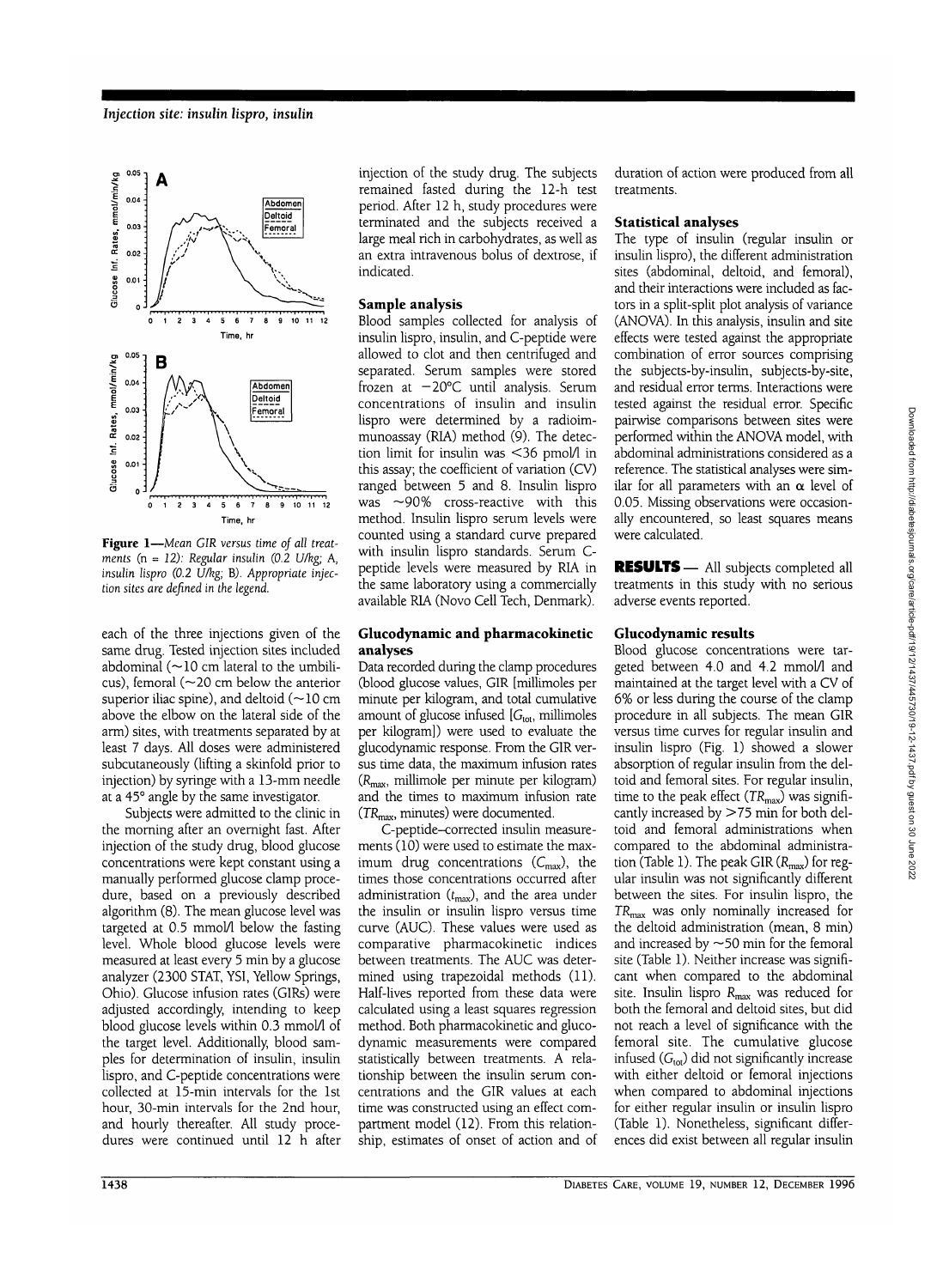|                                     |         | Glucodynamic measurements |         |       |                   |               |       | Pharmacokinetic measurements |                  |       |                |                    |                |
|-------------------------------------|---------|---------------------------|---------|-------|-------------------|---------------|-------|------------------------------|------------------|-------|----------------|--------------------|----------------|
|                                     |         | $R_{\rm max}$<br>$mmol$ . |         |       | $TR_{\text{max}}$ | $G_{\rm tot}$ |       |                              | ∪ <sub>max</sub> |       | $\iota_{\max}$ | AUC。<br>pmol·      |                |
| Drug                                | Site    | $min^{-1}$ · $kg^{-1}$    | P       | min   | P                 | mmol/kg       | P     | $pmol/l^{-1}$                | P                | min   | Р              | $min \cdot 1^{-1}$ | P              |
| Regular insulin                     | Abdomen | 0.0421                    |         | 201   |                   | 10.6          |       | 281                          |                  | 78.8  |                | 71,660             |                |
| Regular insulin                     | Deltoid | 0.0372                    | 0.185   | 301   | 0.001             | 11.8          | 0.226 | 192                          | 0.055            | 229   | < 0.001        | 62,830             | 0.213          |
| Regular insulin                     | Femoral | 0.0368                    | 0.156   | 280   | 0.007             | 12.6          | 0.058 | 162                          | 0.013            | 185   | 0.004          | 62,700             | 0.174          |
| Insulin lispro                      | Abdomen | 0.0539                    |         | 155   |                   | 9.94          |       | 589                          | —                | 46.3  | —              | 83,260             | $\overline{a}$ |
| Insulin lispro                      | Deltoid | 0.0403                    | < 0.001 | 163   | 0.749             | 10.3          | 0.752 | 395                          | < 0.001          | 62.5  | 0.612          | 78,800             | 0.490          |
| Insulin lispro                      | Femoral | 0.0474                    | 0.079   | 203   | 0.081             | 10.7          | 0.448 | 458                          | 0.005            | 58.8  | 0.696          | 76,630             | 0.309          |
| 0.002<br>Injection site comparisons |         |                           |         | 0.030 |                   | 0.066         |       | < 0.001                      |                  | 0.003 |                | 0.106              |                |
| Insulin vs. insulin lispro          |         |                           | 0.002   |       | 0.001             |               | 0.014 |                              | < 0.001          |       | < 0.001        |                    | 0.002          |

Table 1—*Summary of glucodynamic and pharmacokinetic parameters*

Data are least squares means corrected for C-peptide. P values are pairwise comparisons within drug, using abdominal site as reference.

and insulin lispro administrations, with regular insulin inducing a greater overall glucose demand. This difference was driven primarily by the increased  $G<sub>tot</sub>$  from deltoid and femoral injections.

#### **Pharmacokinetic results**

Mean  $C_{\text{max}}$  and  $t_{\text{max}}$  data demonstrated a faster peak action of both regular insulin and insulin lispro from the abdominal site of injection compared to the deltoid and femoral sites (Table 1). Moreover, insulin lispro maintained a higher peak and more rapid onset of action when compared to regular insulin for all three injection sites (Table 1). For regular insulin,  $t_{\text{max}}$  was significantly shorter for abdominal injections than for deltoid or femoral injections. For insulin lispro, a significantly shorter  $t_{\text{max}}$  for abdominal injections could not be demonstrated ( $P < 0.7$ ; Table 1). Total absorption of the insulin dose (using AUC values as an index) was nearly consistent between all three injection sites for either insulin lispro or regular insulin (Table 1). Absorption was not consistent between the two drugs, with insulin lispro exhibiting greater AUC values from all injection sites (ANOVA,  $P = 0.002$ ).

#### **Determination of onset of action and duration of action**

Results from the determination of onset of action and duration of action are given in Table 2. The duration of action increased by 2-3 h for regular insulin and  $1-1.5$  h for insulin lispro after deltoid and femoral administrations compared to the abdominal administrations. The onset of action was delayed by 20-40 min for insulin, with the average onset calculated as 45, 76, and 62 min from abdominal, deltoid,

and femoral injections, respectively. Conversely, deltoid or femoral administrations of insulin lispro did not result in a delay in the onset of action, with average values of 27, 34, and 33 min from abdominal, deltoid, and femoral sites.

**CONCLUSIONS—** The pharmacokinetic and glucodynamic results of this study show that insulin lispro was more rapidly absorbed than insulin at each of the separate injection sites. These results support previous observations in healthy volunteers at a variety of doses (6,7). The response was more rapid and shorter lasting for insulin lispro at each injection site when compared to regular insulin, reflective of the more rapid absorption of insulin lispro.

The injection site has long been recognized as a factor affecting insulin absorption (1-3,13). It is generally agreed that insulin absorption from femoral sites is slower than that from abdominal sites (2,3). In this study, deltoid and femoral sites were quite similar, but the separation of abdominal absorption from both deltoid and femoral injections was striking. This was true for both regular insulin and insulin lispro. For regular insulin the glucodynamic changes observed between the injection sites were in agreement with the serum concentration versus time profiles. The GIR versus time profiles (Fig. 1) portray the prolonged absorption from the deltoid and femoral sites, reflected by an increase in  $TR_{\text{max}}$  and by extended glucose infusions relative to abdominal administrations. Differences between the glucodynamic results of the various injection sites were not as notable with insulin lispro. The insulin lispro glucodynamic profiles for the three sites (Fig. 1) show considerable overlap, with only a significant reduction in  $R_{\text{max}}$  from deltoid injections, despite significant reductions in  $C_{\text{max}}$  after both deltoid and femoral administrations. No change was noted in TR<sub>max</sub> between the three sites, reflecting the similar  $t_{\text{max}}$  values noted with insulin lispro. Differences between the two drugs and the injection sites were also apparent in the calculated onset of action and duration of action (Table 2). The prolonged absorption from the deltoid and femoral areas was manifested by an increased duration of action for both drugs. Onset of action was also delayed for these sites, but the magnitude of these changes appears to be drug specific with only minor effects with insulin

| Table 2-The 95% CIs for onset and duration of action |
|------------------------------------------------------|
|------------------------------------------------------|

| Drug            | Injection site | Onset interval (min) | Duration interval (h) |
|-----------------|----------------|----------------------|-----------------------|
| Regular insulin | Abdomen        | $30 - 70$            | $6.5 - 8.5$           |
| Regular insulin | Deltoid        | 60-110               | $8.75 - 11.75$        |
| Regular insulin | Femoral        | 50-110               | $8.75 - 12.0$         |
| Insulin lispro  | Abdomen        | $20 - 40$            | $5.25 - 6.5$          |
| Insulin lispro  | Deltoid        | $25 - 50$            | $6.5 - 8.0$           |
| Insulin lispro  | Femoral        | $25 - 50$            | $6.25 - 7.75$         |